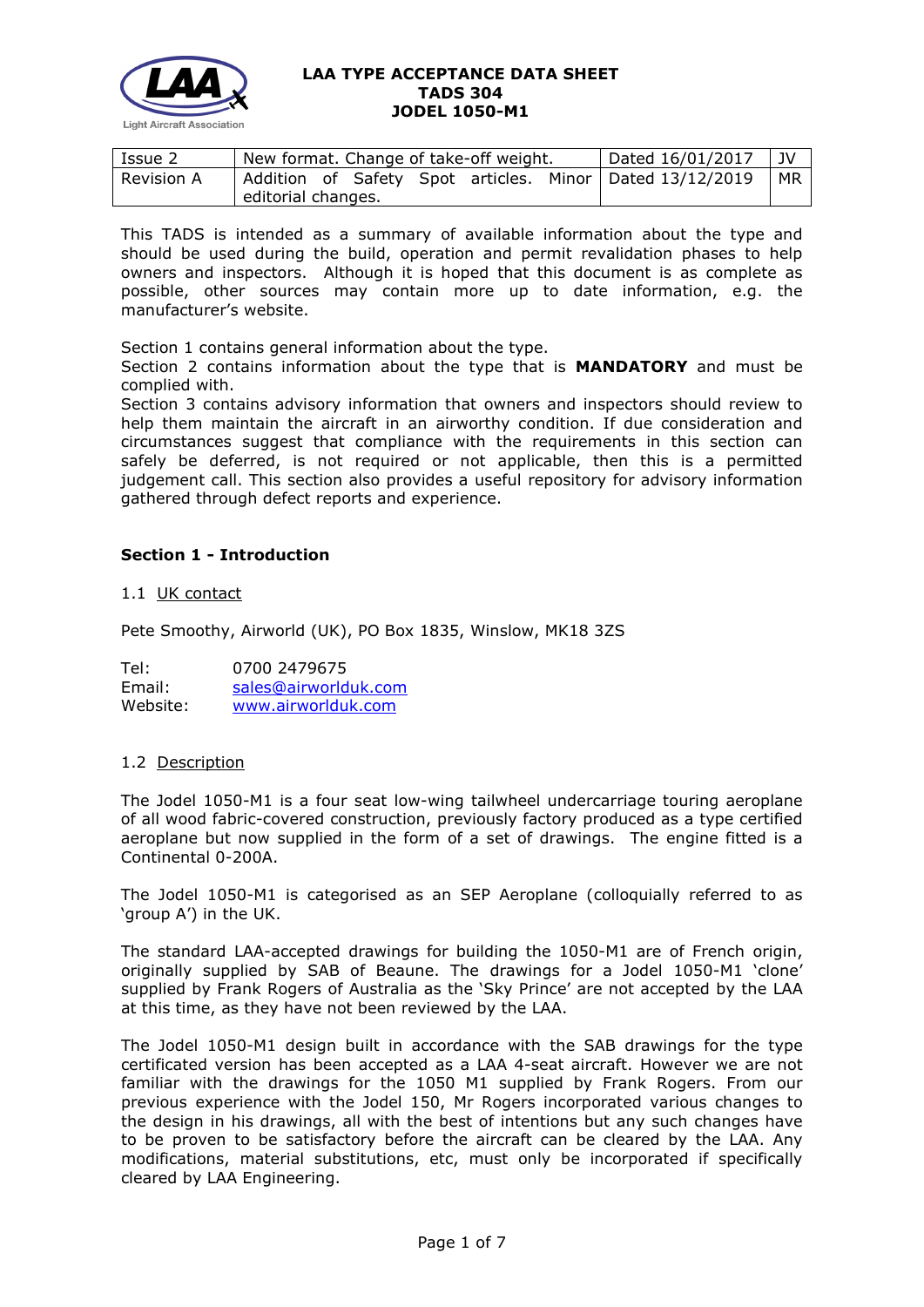

The agreement that the LAA have reached with the CAA is at present that for fourseaters, only certified engines and propellers are used, and that all materials used in the construction are aircraft-approved materials. In addition, your LAA inspector must contact LAA Engineering to discuss four-seat aircraft build procedures, and his acceptability for the inspection of the project, prior to carrying out the first inspection stage.

Note that the only propeller(s) approved for an individual aircraft are those listed on the individual aircraft's Operating Limitations document or in the PTL/1 (Propeller Type List) for the type.

# **Section 2 – Mandatory information for owners, operators and inspectors**

At all times, responsibility for the maintenance and airworthiness of an aircraft rests with the owner. Condition No 3 of a Permit to Fly requires that: *"the aircraft shall be maintained in an airworthy condition".* 

# 2.1 Fast Build Kit 51% Compliance

Not applicable: plans-built aircraft.

## 2.2 Build Manual

Not applicable: plans-built aircraft. However the LAA information pack for the Jodel D18 provides much useful guidance information equally applicable to the 1050-M1.

## 2.3 Build Inspections

Build inspection schedule 1 (wood aircraft).

Inspector approval codes A-A or A-W. Inspector must be approved specifically for four seat aircraft inspection. Inspector signing off final inspection also requires 'first flight' endorsement.

## 2.4 Flight Manual

None available. See French Fiche number 34 for additional flight information.

## 2.5 Mandatory Permit Directives

None applicable specifically to this aircraft type.

Also check the LAA website for MPDs that are non-type specific [\(TL2.22\)](http://www.lightaircraftassociation.co.uk/engineering/TechnicalLeaflets/Operating%20An%20Aircraft/TL%202.22%20non-type%20specific%20MPDs.pdf).

## 2.6 LAA Required Modifications (including LAA issued AILs, SBs, etc)

The installation of a shoulder harness is mandatory for all LAA Jodels. A scheme is on file at LAA for fitting a diagonal strap type shoulder harness to the 1050-M1.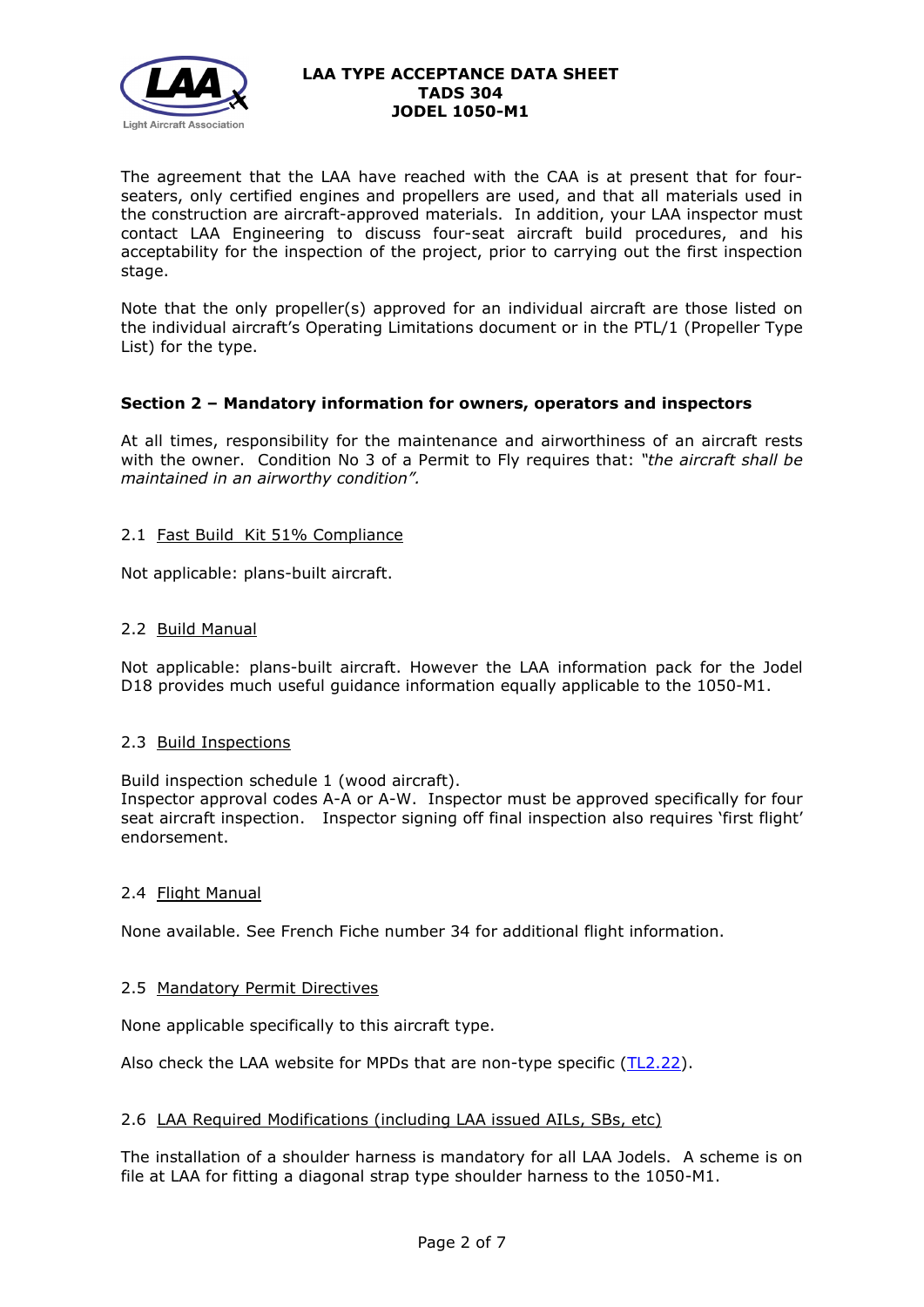

## 2.7 Additional engine operating limitations to be placarded or shown by instrument markings

Notes:

- Refer to the engine manufacturer's latest documentation for the definitive parameter values and recommended instruments.
- Where an instrument is not fitted, the limit need not be displayed.

Minimum oil pressure: 0.7 kg/sq cm Maximum oil temperature: 107 °C Min fuel pressure: 0.09 kg/sq cm

### 2.8 Control surface deflections

(See Fiche 34 for additional data) Ailerons | Up: 12°

| Allerons     | Up: $12^{\circ}$                       |
|--------------|----------------------------------------|
|              | Down: 12°                              |
| Stabilator   | Up: $9.5^\circ$                        |
|              | Down: 12°                              |
| Elevator tab | Up: $11^\circ$                         |
|              | Down: 3°                               |
| Rudder       | Left: $25^{\circ}$ (28° for fixed fin) |
|              | Right: 25° (28° for fixed fin)         |

#### 2.9 Operating Limitations and Placards

(Note that the wording on an individual aircraft's Operating Limitations document takes precedence, if different.)

- 1. Maximum number of occupants authorised to be carried: four
- 2. The aircraft must be operated in compliance with the following operating limitations, which shall be displayed in the cockpit by means of placards or instrument markings:
	- 2.1 Aerobatic Limitations Aerobatic manoeuvres are prohibited. Intentional spinning is prohibited.
	- 2.2 Loading Limitations Maximum Total Weight Authorised: 780 kg Maximum Landing Weight: 740 kg CG Range: 320 mm to 565 mm aft of datum point. Datum Point is: the leading edge of the rectangular portion of the wing.
	- 2.3 Engine Limitations Maximum Engine RPM: 2750 rpm
	- 2.4 Airspeed Limitations Maximum Indicated Airspeed (V<sub>NE</sub>): 270 km/hr Max Indicated Airspeed Airbrake Extended: 155 km/hr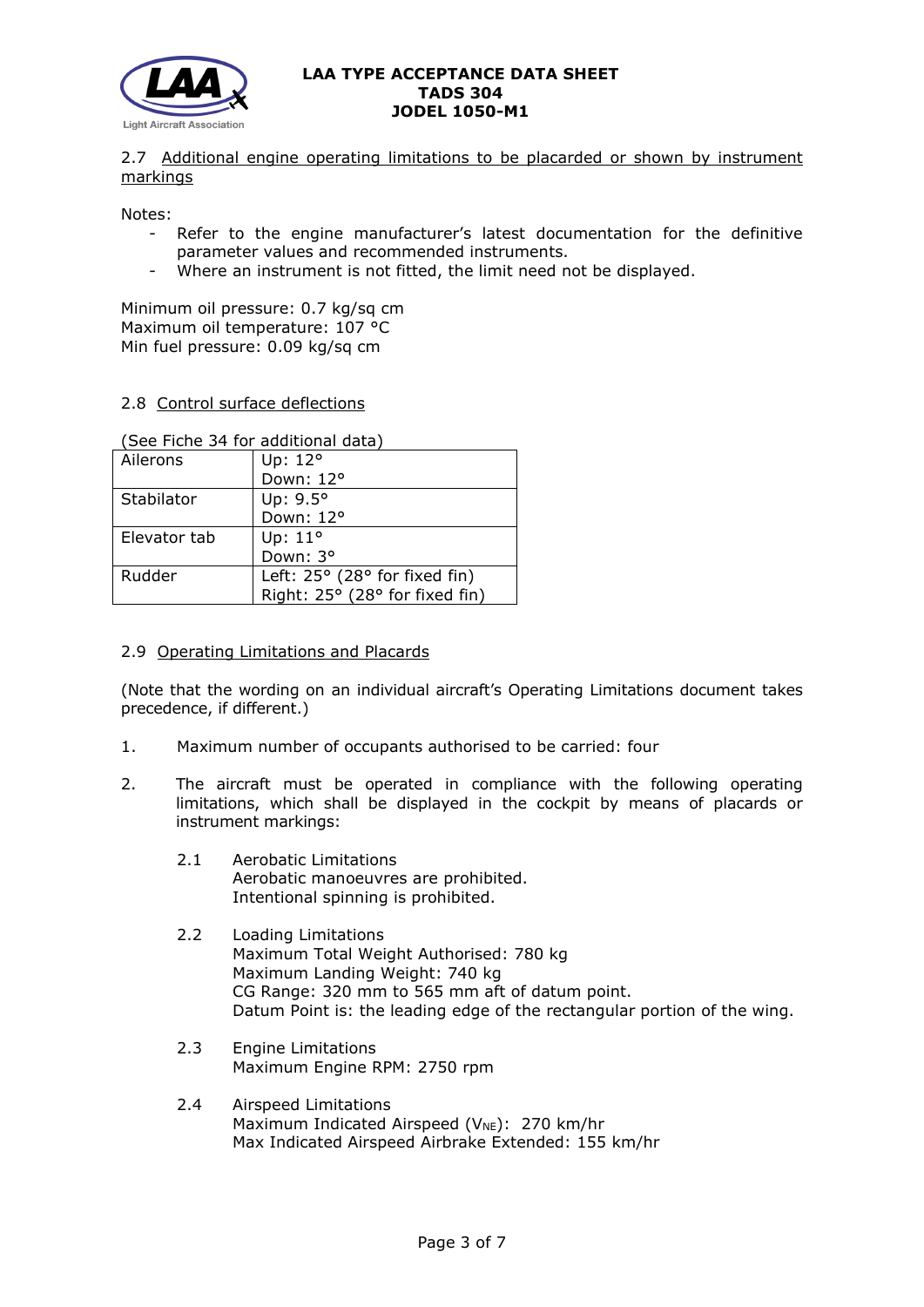

2.5 Other Limitations The aircraft shall be flown by day and under Visual Flight Rules only. Smoking in the aircraft is prohibited.

Additional Placards:

"Occupant Warning - This Aircraft has not been Certificated to an International Requirement"

A fireproof identification plate must be fitted to fuselage, engraved or stamped with aircraft's registration letters.

## 2.10 Maximum permitted empty weight

Not applicable.

# **Section 3 – Advice to owners, operators and inspectors**

## 3.1 Maintenance Manual

Reference to maintenance instructions and/or where to source the maintenance manual. Reference to engine/prop manufacturers' manuals.

### 3.2 Manufacturer's/Standard Options

Fabric can be attached by bonding to the wing ribs with Super-seam cement (or equivalent) rather than rib stitching, but only if rib cap strips are fitted and fabric anchored at wing dihedral break in accordance with Jodel drawing G1 and translated covering notes available from LAA.

## 3.3 Manufacturer's Information (including Service Bulletins, Service Letters, etc)

Avions Robin SB 102 – inspection of fuel quantity senders and sender wells for corrosion, fitting of cover plates to prevent water ingress.

Also AD 69.71 Requires replacement of mild steel stabilator tab hinges with stainless steel equivalents to avoid problems with corrosion and seizure.

Also AD 64.26.23 requires modification of pre-1966 'Jacottet' trim tab control unit restricting the clearance of the operating handle along its axis.

61.6.13 Replacement Of Plastic Propeller Spinners.

Since 1961 the use of the originally supplied plastic spinners has been disallowed. Only genuine Jodel spinners made from aluminium alloy may be used after that date.

61.14.14 Elevator Pulley Support On The 'Stick' Torsion Tube**.**

The earlier type of bracket structure supporting the forward elevator cable pulley (at base of stick) was to be modified to the later standard, fully enclosing the pulley. If there is any doubt that this assembly is other than either built as the later standard or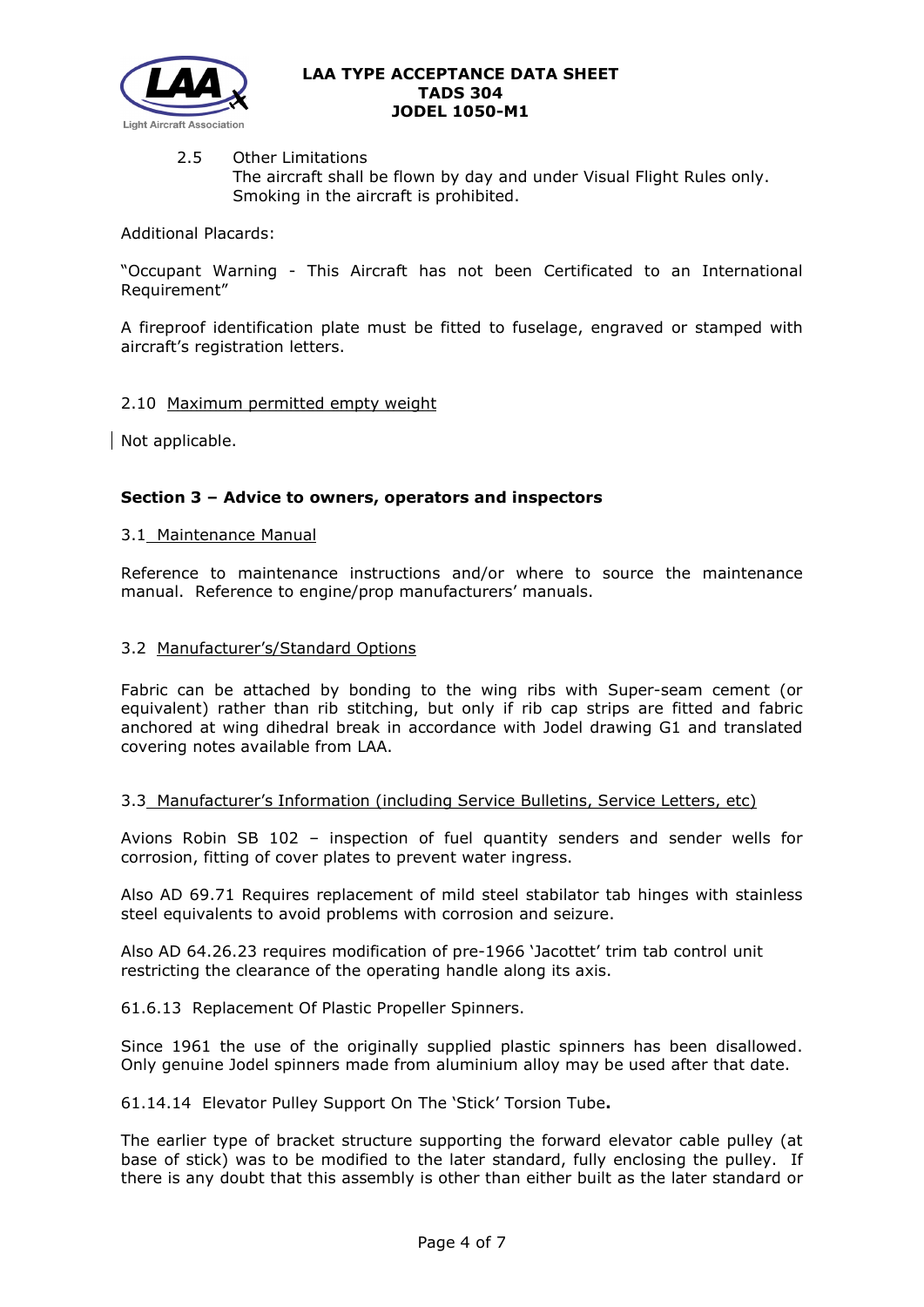

modified to be, please contact LAA for full details. Assemblies manufactured post 1961 should be satisfactory.

62.10.17 Calibration Of Fuel Gauge.

By 1961, calibration of the front and rear fuel tank dip sticks was required. Contact LAA for full information when required.

62.15.18 Fuel Tank Selector Control Cock - Modification. (see also 73.142)

In order to avoid a possible fuel system failure caused by a disconnection of the fuel tank selector control, fit the component JODEL 10 A3 (or similar).

This component is fitted with a 4 mm diameter bolt to the lower part of the control rod of the operating wheel and covers both the control socket and the ball joint in such a way that it is impossible to disconnect the socket when moving the shaft in its axis. The taper pin connecting the ball joint to the shaft will also be shielded.

This modification was required to have been embodied by 1974. Contact LAA for full copy of AD when required.

63.11.20 Adjustment Of Aileron Cables.

This AD requires a check of the aileron cable tensions and condition of the turnbuckle locking wire installation. Cable tension should be in the region 8 to 14 kg and the neutral position of the ailerons (stick vertical) should be either within the wing profile or within the limits 0-5 mm above the trailing edge of the wing.

*This AD requires repetitive inspection every 50 hours or three months, whichever is the sooner, and whenever there is substantial climate change (i.e. humidity and temperature). For LAA aircraft the 50 hour and three month inspections may be deferred to 75 hours or the next Permit renewal inspection (respectively) - whichever is the sooner.*

64.26.23 Elevator Tab Control - Fitting Of Screw To Jacottet Case No. 12.487.

This AD, requiring modification by installation of a 3 mm diameter screw on the tab control case restricting the clearance of the operating handle along its axis was to be accomplished by 1966. Inspectors or owners unable to determine that this AD has been complied with should contact LAA for full copy of AD.

66.6.26 Aileron Double Pulley Assembly - Inspection And / Or Modification.

There has been several failures of the brazing on the pins that retain the aileron pulley supports, (four pins per aircraft), situated roughly mid-point on each wing. By 1966 all above model Jodels were manufactured with welded rather than brazed pins and all previously manufactured aircraft had to be modified accordingly.

Using a torch and mirror, LAA inspectors should check that all LAA affected Jodels have welded pins rather than brazed. Contact LAA for copy of AD when required.

66.26.30 Front Seat Structure.

Inspect front seat structure for cracks around the seat webbing retaining holes. Repairs to cracks should be carried out by insertion of welded tubes.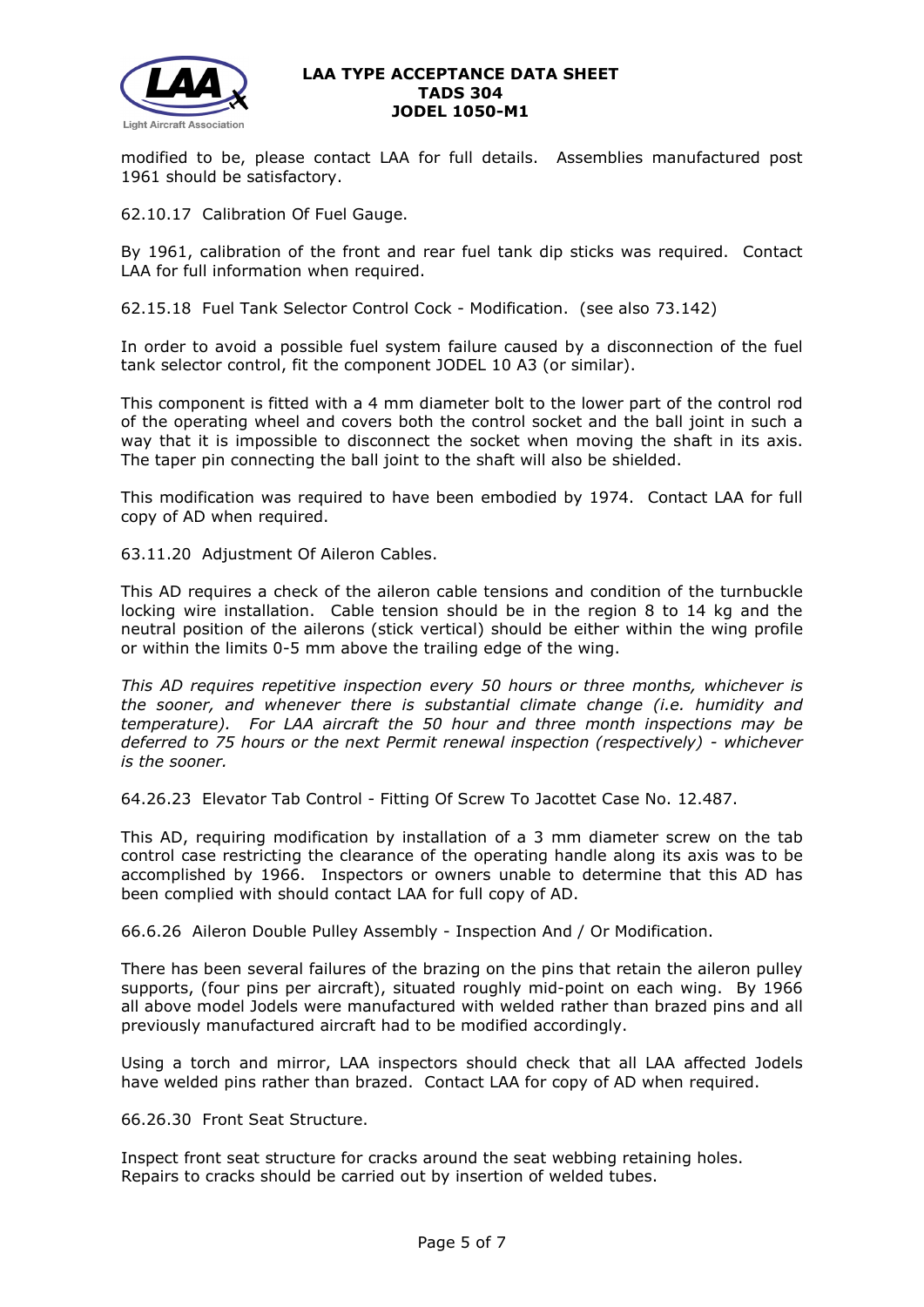

*This AD requires repetitive inspection every 100 hours and annually (at Permit renewal).*

89.074 Inspection Of Quick-Disconnect Link On Safety Harness.

In order to prevent the harness quick-disconnect links coming unscrewed the nuts should be secured with a split pin. Contact LAA for full information if required.

010.06.79 Stabilator Attachment - Inspection For Corrosion.

Remove the stabilator bearing attachment plates (x 4 per aircraft) located each side of the upper rear longerons and inspect for evidence of corrosion. Corroded plates should be replaced with new parts.

Applies to all Jodels fitted with an all-moving tailplane. For the amateur built, the AD is not a legal requirement but nevertheless LAA policy is that it should be treated as mandatory. The AD requires removing the stabilator bearing attachment plates (x 4 per aircraft) located each side of the upper rear longerons and inspect for evidence of corrosion. Corroded plates should be replaced with new parts.

*This AD requires repetitive inspection every three years. (Note: Subsequent inspection is not required when plates have been replaced with Rollasons supplied steel plates).* 

- 3.4 Special Inspection Points
- Wooden Structure Damage And Deterioration

Jodels are well known for their tendency to ground loop if mishandled on landing. The undercarriage is designed to collapse sideways in such a way that there is a good chance the wing spar will remain undamaged. However, instances of spar damage are known to have occurred even after apparently benign ground loop incidents. Very thorough inspection will be required after all such events. Other parts of the wooden structure particularly prone to damage are the engine firewall area behind the metal bulkhead, where moisture and oil soakage can lead to early deterioration, and in the aft fuselage tail-post area where these contaminants are also likely to collect. These areas are always worth examining closely and special attention should be given to keeping drain holes clear.

• Wing Trailing Edge Attachment Bolts Jodel wing trailing edge attachment bolts (x 2) are known to be particularly subject to corrosion. It is considered wise to remove these bolt every couple of years and renew as necessary. Replacement bolts are available from Jodel parts suppliers.

## 3.5 Operational Issues

The following *Safety Spot* articles are relevant to Jodel 1050 aircraft:

*Light Aviation [Feb 2019](http://www.lightaircraftassociation.co.uk/2019/Magazine/Feb/ss_feb.pdf) Wooden aircraft inspection.* 

*Brief discussion on wooden aircraft structures not being inspected as often due to synthetic fabrics having longer service life.*

## *Light Aviation* [Mar 2015](http://www.lightaircraftassociation.co.uk/2015/Magazine/Mar/safety_spot.pdf) *Jodel 1050 Glue failure*

*Having suffered a ground loop, the rear fuselage of a Jodel has sustained major damage. Initially believed to have been a strike against a runway light, it became*